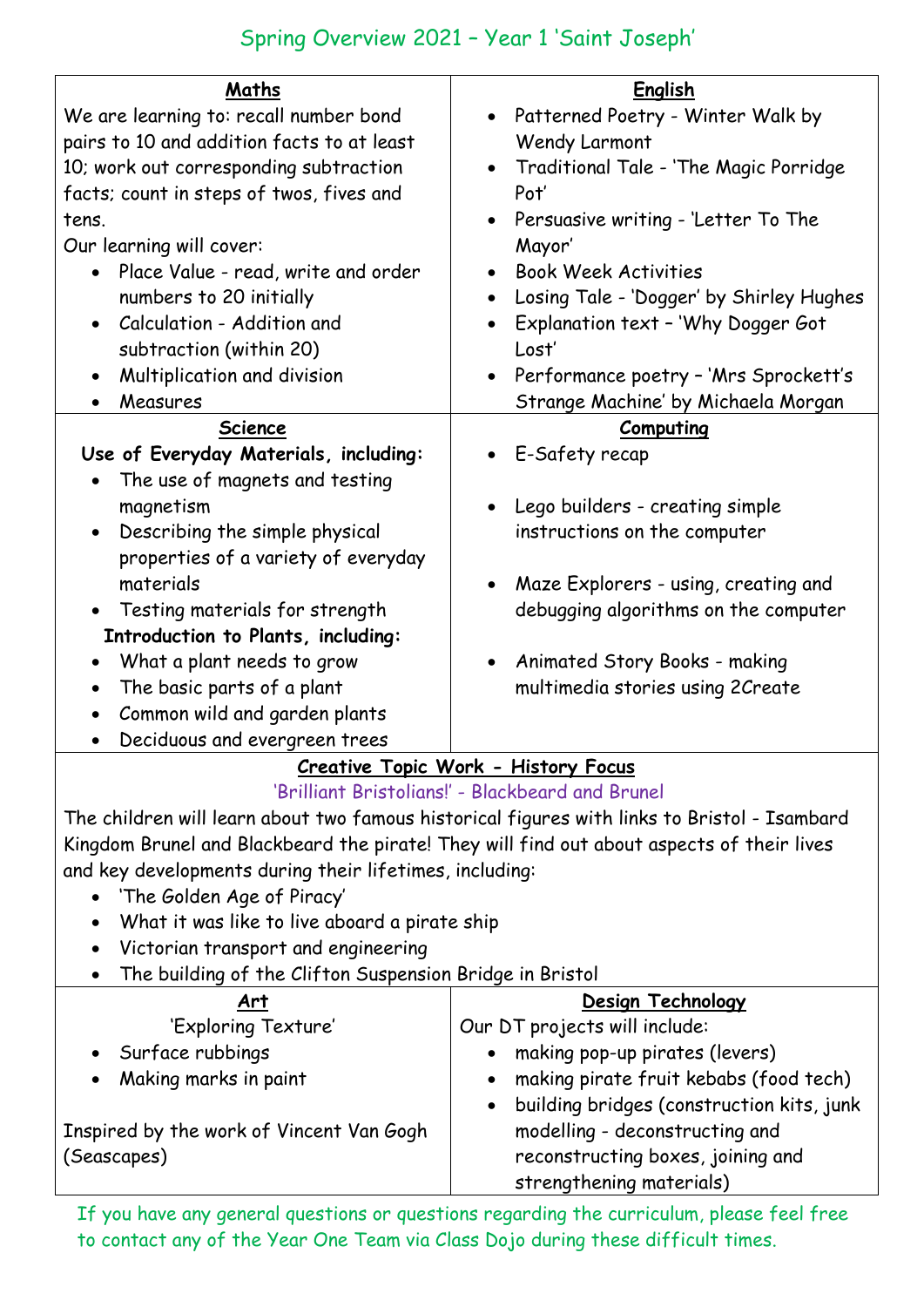| <b>Music</b>                                      | Spanish                                          |
|---------------------------------------------------|--------------------------------------------------|
| We use the Sing Up scheme of work for             | Building our vocabulary:                         |
| developing musicianship. This Term we will        | • Continue to participate in a short             |
| focus on singing, listening, pulse and beat.      | exchange of greetings                            |
| The themes we will cover are:                     | Understand and sequence the numbers<br>$\bullet$ |
| Football                                          | zero to ten                                      |
| The sea: 'Dawn' from Sea                          | Begin to follow simple classroom                 |
| <b>Interludes</b><br>$\bullet$                    | commands                                         |
| Musical conversations<br>$\bullet$                |                                                  |
| Who stole my chickens and my hens?                |                                                  |
| PSHE/Jigsaw                                       | <b>RE</b>                                        |
| Dreams & Goals                                    | Families and celebrations:                       |
| My Treasure Chest of Success<br>$\bullet$         | Reflecting on belonging to a family<br>$\bullet$ |
| Steps to Goals<br>$\bullet$                       | Our church family<br>$\bullet$                   |
| Achieving Together                                | God is Our Father in heaven                      |
| <b>Stretchy Learning</b>                          | Baptism                                          |
| <b>Overcoming Obstacles</b>                       |                                                  |
| <b>Celebrating My Success</b><br>$\bullet$        | Following Jesus:                                 |
| Healthy Me                                        | Reflect on how we choose friends                 |
| Being Healthy<br>$\bullet$                        | How Jesus chose his friends                      |
| <b>Healthy Choices</b><br>$\bullet$               | Jesus the storyteller                            |
| Clean and Healthy<br>$\bullet$                    |                                                  |
| Medicine Safety<br>$\bullet$                      | Preparing for Easter                             |
| Road Safety<br>$\bullet$                          |                                                  |
| Happy Healthy Me                                  |                                                  |
| PE (Term 3)                                       | PE (Term 4)                                      |
| Games - Send & Return                             | <b>Games - Attack Defend Shoot</b>               |
| Send an object with increased                     | Recognise rules and apply them in<br>$\bullet$   |
| confidence using hand or bat                      | cooperative and competitive games                |
| Move towards a moving ball to return<br>$\bullet$ | Use and apply simple strategies for<br>$\bullet$ |
| Send and return a variety of balls                | invasion games                                   |
| Games - Run Jump Throw                            | Dance                                            |
| Begin to link running and jumping<br>$\bullet$    | Build simple movement patterns from<br>$\bullet$ |
| Learn and refine a range of running<br>$\bullet$  | given actions                                    |
| which includes varying pathways and               | Compose and link patterns to make                |
| speeds                                            | simple movement phrases                          |
| Develop throwing techniques to send<br>$\bullet$  | Respond appropriately to supporting              |
| objects over long distances                       | concepts such as canon and levels                |
| Forest School                                     |                                                  |
| Communication and team building games             |                                                  |

- Signs of Spring
- Identifying trees and birds

If you have any general questions or questions regarding the curriculum, please feel free to contact any of the Year One Team via Class Dojo during these difficult times.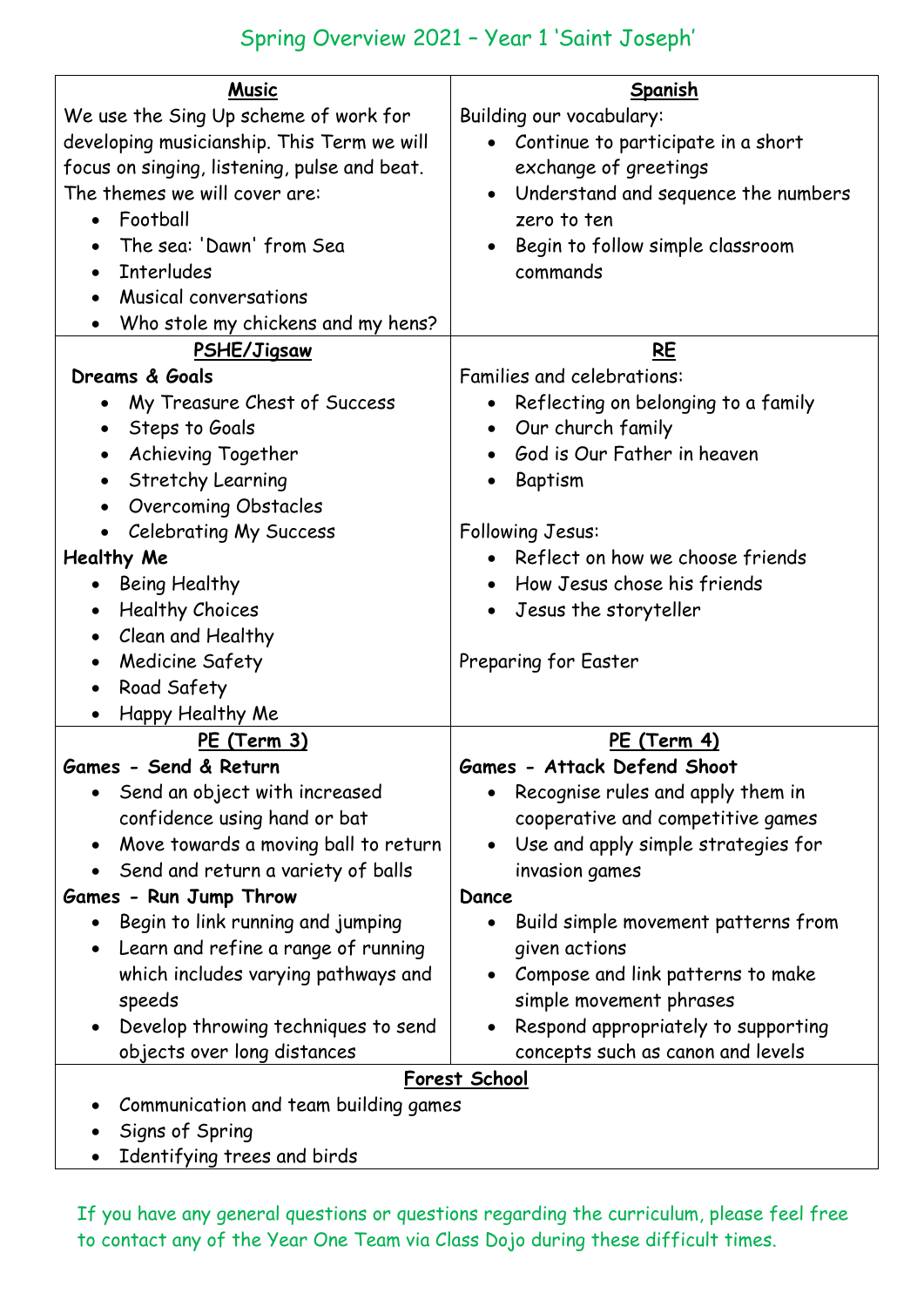#### **Happy New Year!**



Dear Year One Parent,

We hope you had a lovely family time over Christmas and New Year! We have enjoyed a little rest but are now focused on the term ahead and looking forward to the next phase of learning we have planned for your children.

Ms Green continues as the Class Teacher Tuesday to Friday and Mrs Walker continues to teach the class every Monday. Mrs Cappa, Miss Arthur and Mrs Szabo assist in class every day.

This Term, homework will consist of:

- Reading
- A phonics activity (set via Class Dojo) these will support your child's secure progression in phonics
- Word pot/high frequency words practice developing your child's blending skills and sight vocabulary
- Number bonds practice (recall of additions and subtractions within ten this term)

Children can upload their homework and/or Word Pot videos to their Class Dojo portfolios when completed. Each term, we will also send home details of a longer homework project linked to our learning in class. Please let us know if you would like any support or advice regarding homework.

Children are encouraged to **reread each of their school reading books at least three times across the week,** helping to build fluency and understanding. Talking about their reading will also help to develop their comprehension skills. Children may then go on to